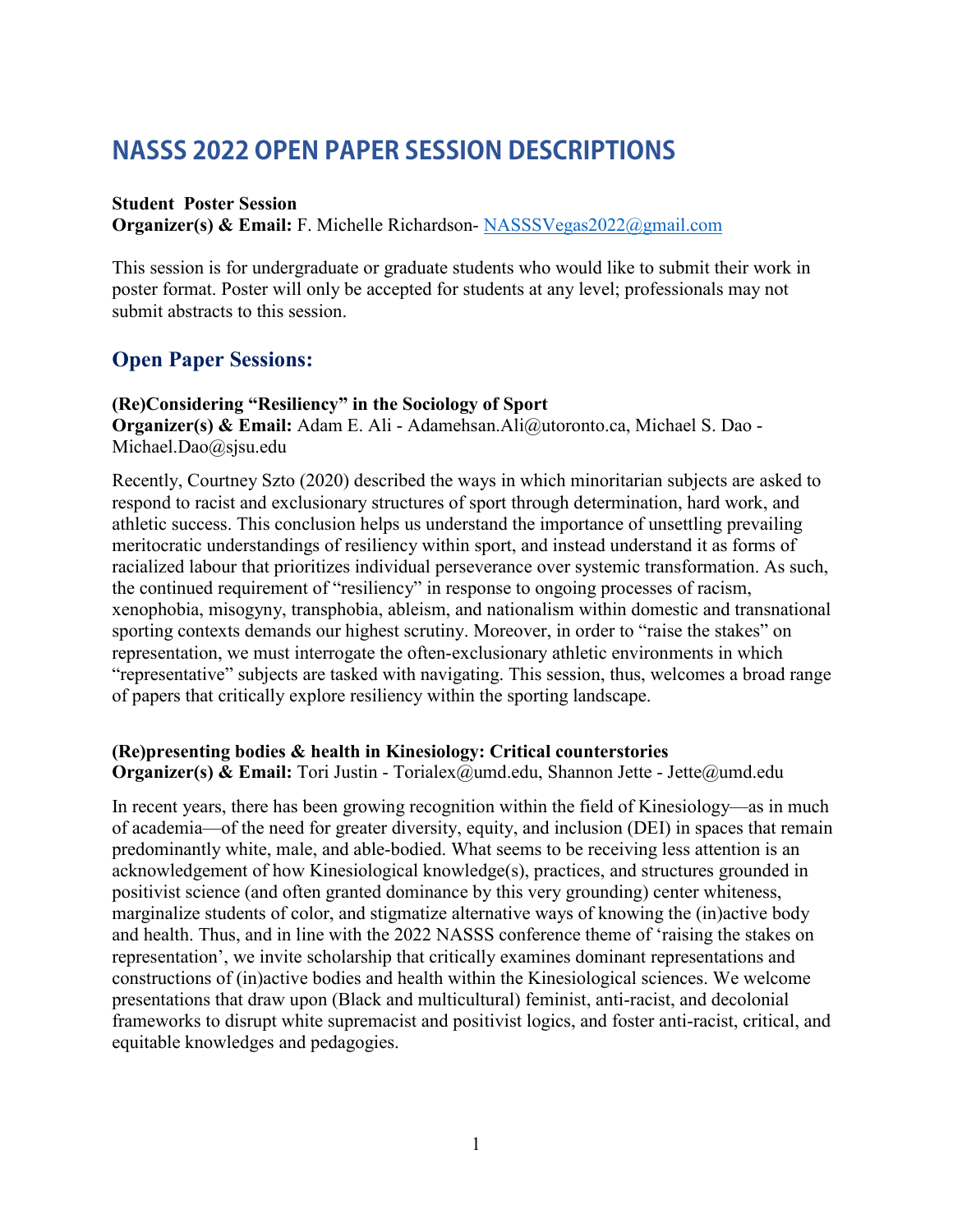## **(Under)Representation in Sport Media Organizer(s) & Email:** Trevor Bopp - TBopp@ua.edu,

This session welcomes papers and projects that explore the (lack of) diverse representation of individuals, groups, communities, identities, cultures, and thought within the sport media industry.

#### **¡Queremos más Representación! Increasing the Representation of Latinx Sport Organizer(s) & Email:** Jaime Morales - jaime.morales@uconn.edu

According to the 2020 US Census, there were 62.1 million Hispanic/Latinx people in the United States, a 23% percent increase from the previous decade. Latinx people, from all racial categories, comprise almost 20% of this country's demographic. Yet, despite these quantitative leaps and our significant numerical presence, there remains an "epidemic of invisibility in storytelling" (Mize, 2019, p. 75). The dire representation of Latinx in US media permeates sporting cultures and sporting spaces as well. Throughout history, sport has played a significant role for those with ties to *América Latina*, beginning with our indigenous ancestors, to the integration of Latinx athletes in modern sports, to the Latinization of professional sports. Despite that, we continue to be rendered invisible and underrepresented in sport. Sociology of sport scholarship is one of those spaces that also reinforces dominant philosophies and hegemonic structures by continuously ignoring Latinx sporting achievements, participation and subjects. Therefore, in this session, partially entitled *¡Queremos Representación!* (We Want More Representation!), we "raise the stakes on representation" to draw attention to the experiences, challenges and issues of the Latinx diaspora represented in both North American and International sporting cultures. We invite contributors to submit their work that centers Latinx sporting experiences to bolster Latinx representation at NASSS.

#### **All bets are on: Sports gambling and Sociology Organizer(s) & Email:** Madison Danford - Madison.Danford@queensu.ca

We are exposed daily to the world of sports betting. FanDuel, Bet365, LeoVegas, BetMGG, 888Sport, and DraftKings are a few of the sites that fuel the 'gamblification of sports' (McGee, 2020). We are told as fans that sports betting is another way to enjoy and engage with 'our' team. Online gambling has become a normalized aspect of sports fandom, where placing a wager on in-game events, such as team, game or player props suddenly come with high risks or rewards. Sports betting is legal in 32 American states, and as of April 2022, Ontario became the first province in Canada to offer legal online sports betting. As sportsbooks become more accessible and easier to use through mobile app technologies, we must question the sociological implications. This session invites presentations that offer critical inquiry on the social, economic, political, and health impacts of online sports betting and gambling.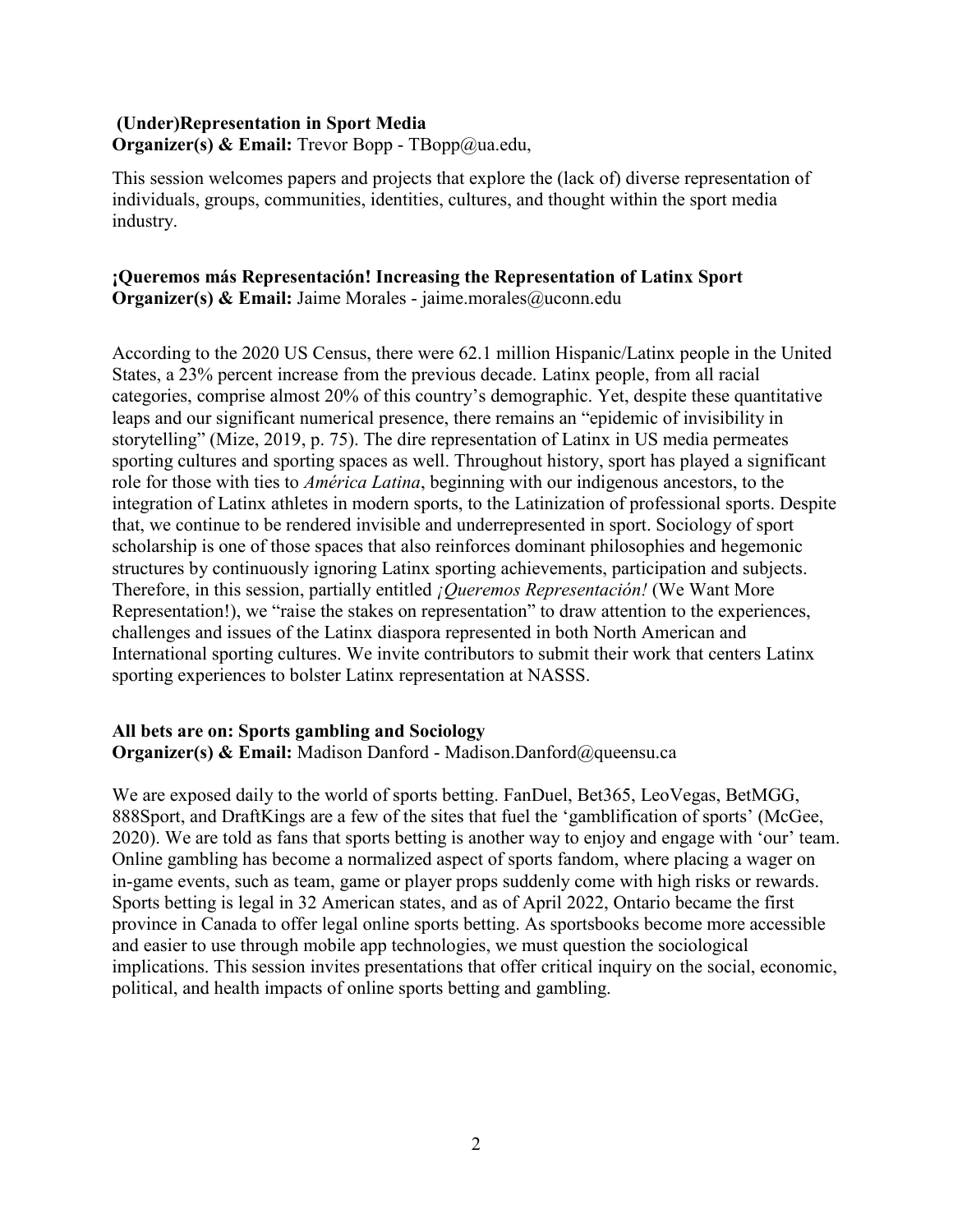#### **Allyship In Sport Organizer(s) & Email:** F. Michelle Richardson – FRichardson@coppin.edu, Andre Andrijiw – Andrijiw@ualberta.ca

In the wake of multiple movements for social justice, organizations and leaders in sport have been pressed to confront and address inequities that have long disadvantaged minoritized and marginalized groups. Relatedly, the terms "ally" and "allyship" have been applied relative to organizations and individuals, particularly in positions of power, who use their socially ascribed status and/or privilege to support groups who have been disadvantaged (often on the basis of demographic characteristics, such as race, gender, ethnicity, and/or sexual orientation) by inequitable systems (Erskine & Bilimoria, 2019; Jolly et al., 2021). Allyship, however, may be neither transformational nor efficacious but simply symbolic, tokenistic, or performative in nature (Evans et al., 2020). Given as much, scholars are invited to submit theoretical and empirical works that address what allyship is and is not; and how organizations and individuals in positions of power have, and have not, supported disadvantaged groups and/or engendered transformative change.

#### **An Examination of Issues Impacting Elite Athletes at Various Levels Organizer(s) & Email:** Robert W Case - RCase86@gmail.com

Recent suicides by elite athletes are an example of issues affecting elite athletes. Mental health is just one of many issues that impact the development of elite athletes. The various issues can include (but are not limited to) physical, psychological, socio-cultural, economic, nutritional, body image, eating disorders, drug use, and ethical issues. The purpose of this session is to present research that examines issues that impact the elite athlete. The research can be at any competitive level ranging from youth sports to high school athletics to college athletics to professional sport to the Olympic Games. The key will be to focus on the elite athlete and the many obstacles that he or she must face to become an elite athlete. It is hoped that a better understanding of the elite athlete experience will occur by examining the pressures placed on elite athletes and the many issues facing elite athletes at various levels of organized sport.

#### **Applying sociology**

**Organizer(s) & Email:** Joseph Mills - Joseph.Mills@du.edu, Clayton Kuklick clayton.kuklick@du.edu, Brian Gearity - brian.gearity@du.edu

Calls to develop the collaborative, applied and practical aspects of sociology are far from new (Chalip, 1990; Cooky, 2017; Kuklick & Gearity, 2019; Melnick, 1981). Sociology's impressive array of theories offer untold intellectual insights for anyone connected with sport such as sports natural scientists, policy makers, program directors, coaches to name a few. Collaborations are however rare, and in sports broader academic context, sociology can be depicted as a discipline of critique with few, if any, practical applications. We invite submissions that explore sociology's collaborative, applied and practical values to any area, discipline or profession in sport.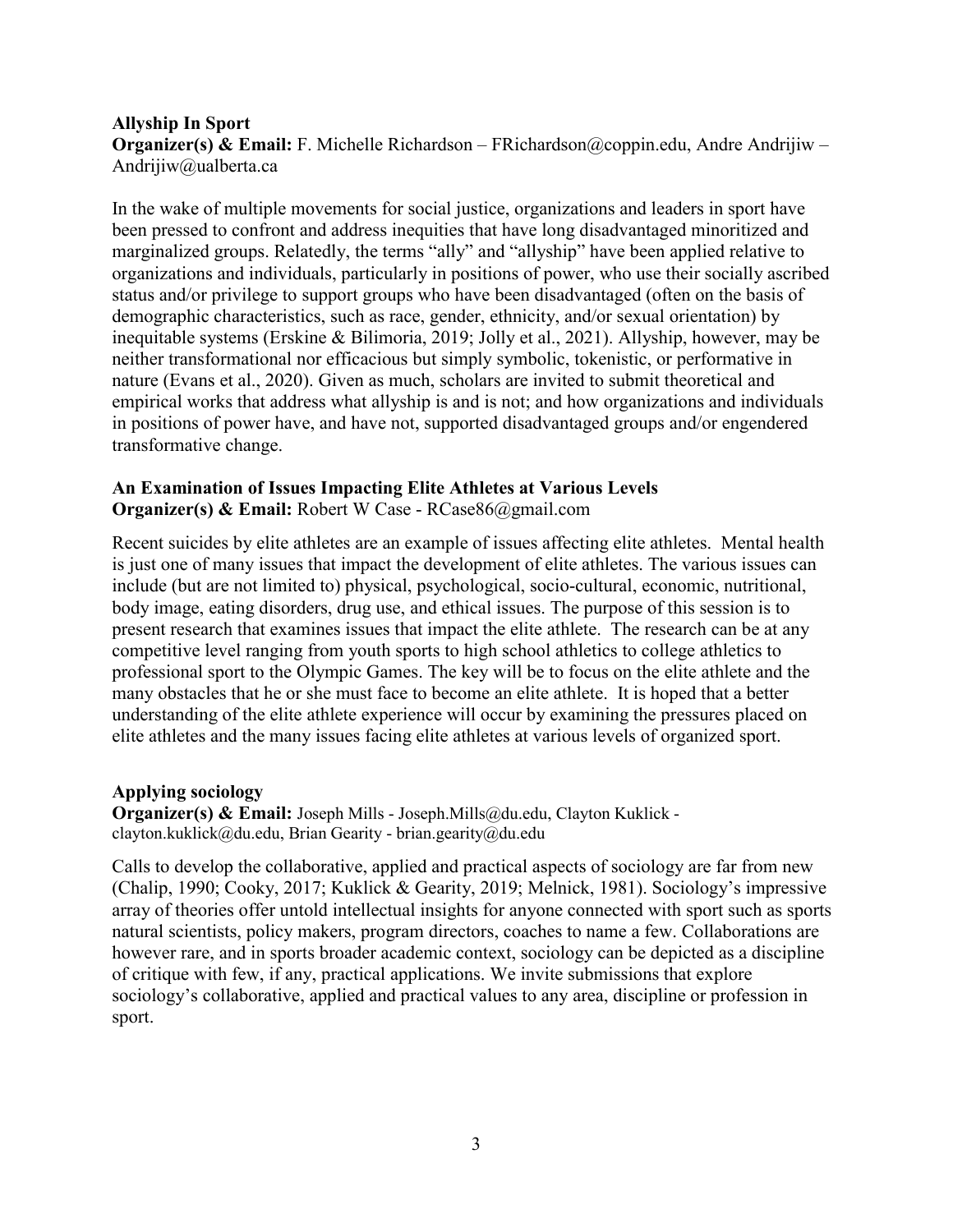#### **Asian American and Pacific Islander Representation: Raising the Stakes Organizer(s) & Email:** Jessica W. Chin - [jessica.chin@sjsu.edu](mailto:jessica.chin@sjsu.edu)

While the historic erasure and exclusion of Asian American and Pacific Islanders (AAPI) is a longstanding affront to AAPI who have provided significant contributions to American society, culture, and politics, 2022 marks a significant year of AAPI remembrance and representation. This year marks the 40th anniversary of the racially motivated beating and killing of Vincent Chin, even as violence against AAPI communities and individuals, tied to anti-Asian rhetoric and racism, has dramatically spiked since the start of the pandemic in March 2020. In this racially charged climate, AAPI athletes, activists, educators, scholars, historians, journalists and politicians, and their allies have been using their voices and talents to raise the stakes on AAPI inclusion and representation. This session highlights diverse experiences and contributions of Asian Americans and Pacific Islanders in sport, physical culture, exercise, and fitness; including empirical examinations, reflections, and theoretical analyses of community, leadership, activism, identity, culture, and representation.

#### **Body wounds and body work: Reflections on trauma-informed research**

**Organizer(s) & Email:** Cathy van Ingen - cathy.vaningen@brocku.ca, Deborah Jump -D.Jump@mmu.ac.uk

Trauma-informed sport, physical activity and body-oriented research interventions are based on the premise that trauma is encoded in the body. As more researchers are training their gaze on trauma discourses, this session seeks papers that speak to the complexities of body-oriented research interventions. In this session, we are looking for papers that explore the tensions, learnings, and challenges of affective body work through a trauma-informed lens. How can safer experiences be provided for participants that resist medical and individual definitions of trauma which fail to locate larger structural and systemic forces such as colonialism, racism, poverty, sexism, and state violence (Clark, 2016)? What kind of possibilities can come out of expanding our understanding of trauma through the bodily experiences provided by sport and physical activity? In what way might the framework of trauma and trauma-informed research need to be problematized?

## **Conducting and Writing Sport Research on Indigenous Peoples Worldwide**

**Organizer(s) & Email:** Rose Chepyator-Thomson - jchepyat@uga.edu, Katja Sonkeng Sonkeng\_katja@hotmail.com

How to present impactful research while maintaining anonymity given that in qualitative research, scholars often act as research instruments themselves, aiming to provide thick descriptions as part of their study findings? Unlike other some scholars in other fields such as therapeutic medicine (Blundy, 2017) that primarily use composite narratives, a method to combine interviews to tell a single story also used in interviewing UK members of parliament in study (Willis, 2018), other scholars use case studies (Yin, 2002) to make sense of data while preserving confidentiality and retaining authenticity of the knowledge participants shared about their lives and experiences. Therefore, the purpose of this session is to highlight success stories and challenges scholars encountered when conducting and writing sport research studies involving indigenous, non-dominant communities in the local and global context.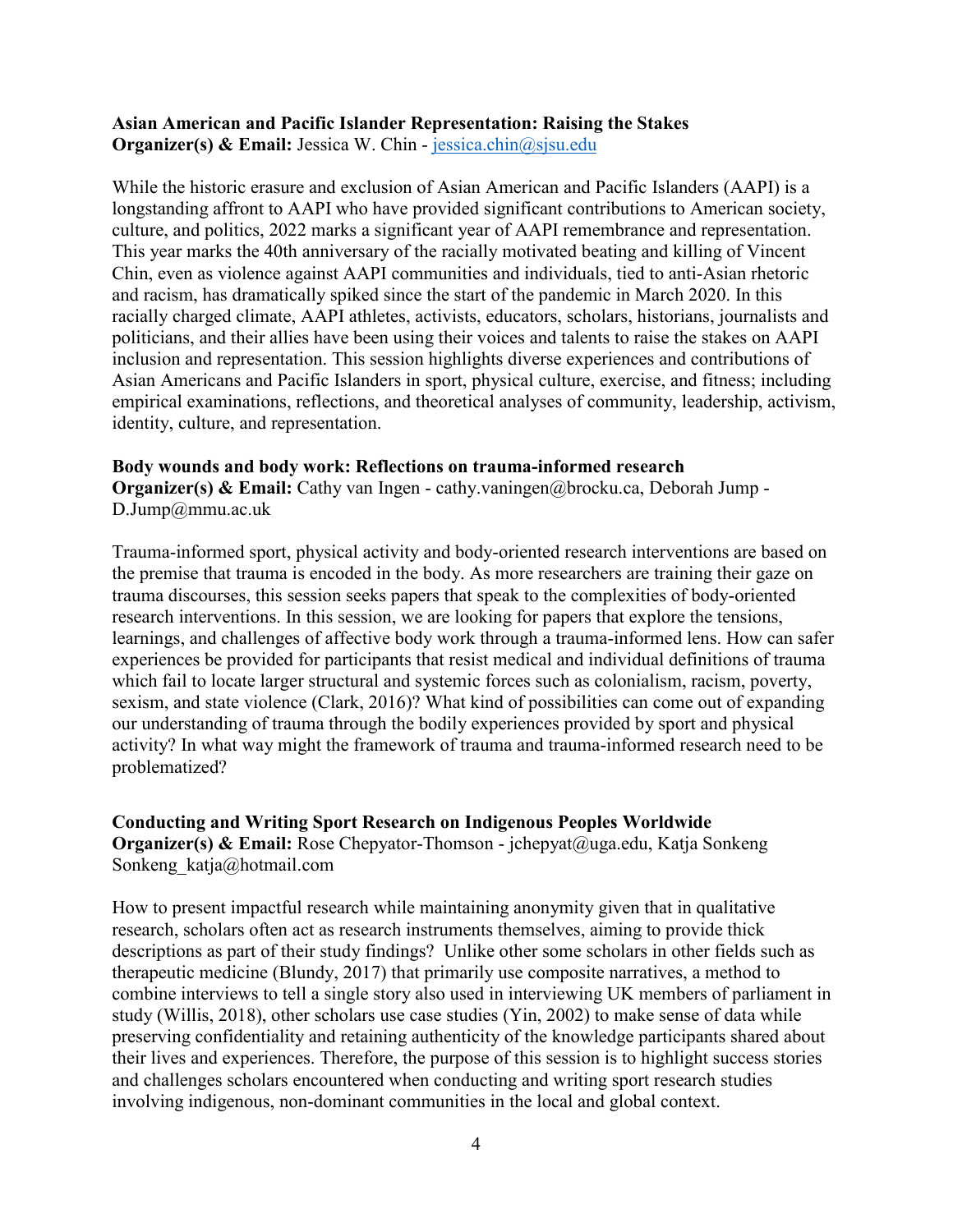#### **COVID-19 and the Outdoors**

**Organizer(s) & Email:** Ryan King-White - ryan198@gmail.com, Matthew Hawzen mhawzen@fdu.edu

COVID-19 created new challenges for large portions of the human population to have access to and, relatedly, experience with multiple forms of physical activity. Interestingly, "safe" outdoor sports experienced an influx of participation and helped shine a bright light on social divisions regarding who could take part in sport and physical activity during this time. This session seeks to provide space to begin and/or further develop discussions on this matter and welcomes submissions in any stage of development on this emerging issue.

## **Critical Approaches to Athlete Health**

**Organizer(s) & Email:** Caitlin Vitosky Clarke - vitosky@illinois.edu

As we move into a new phase of COVID-19, one in which data is less regularly available regarding positive case rates and mortality rates, assessing the risk of sport participation will continue to be fraught. Of particular concern are the ways such participation impacts marginalized groups including BIPOC and LGBTQ+ athletes, as well as immunocompromised athletes and those with other health conditions that may be exacerbated by COVID-19 or vice versa. Specific attention to these groups is needed given the disproportionate rate of health inequities in the aforementioned marginalized groups. Such concerns warrant new critical and holistic approaches to athlete health. Therefore, this session invites such papers, regardless of attention to COVID-19, to further the conversation regarding health and sport participation, with preference for those approaching health holistically from a biosocial perspective and/or using such frameworks as Critical Race Theory, Critical Public Health, Syndemics, Cultural Health Capital, and Biomedicalization.

## **Decolonial Anti-racist Sport**

**Organizer(s) & Email:** Janelle Joseph - janelle.joseph@utoronto.ca

This session will highlight research that brings attention to the dominant, colonial, racist structures of sport. This might include research related to resurgence of Indigenous communities through sport; physical cultures that challenge the colonial matrix of power; or case studies that apply or extend critical race theory and intersectional, anti-racist analyses in sport. With issues of "race" at the centre, presentations submitted to this session should clarify how other axes of power (e.g., patriarchy, capitalism, anthropocentrism) influence racial formations and resistance. Projects related to sport activism, sport media, sport leadership, sport migration, and the sporteducation nexus welcomed.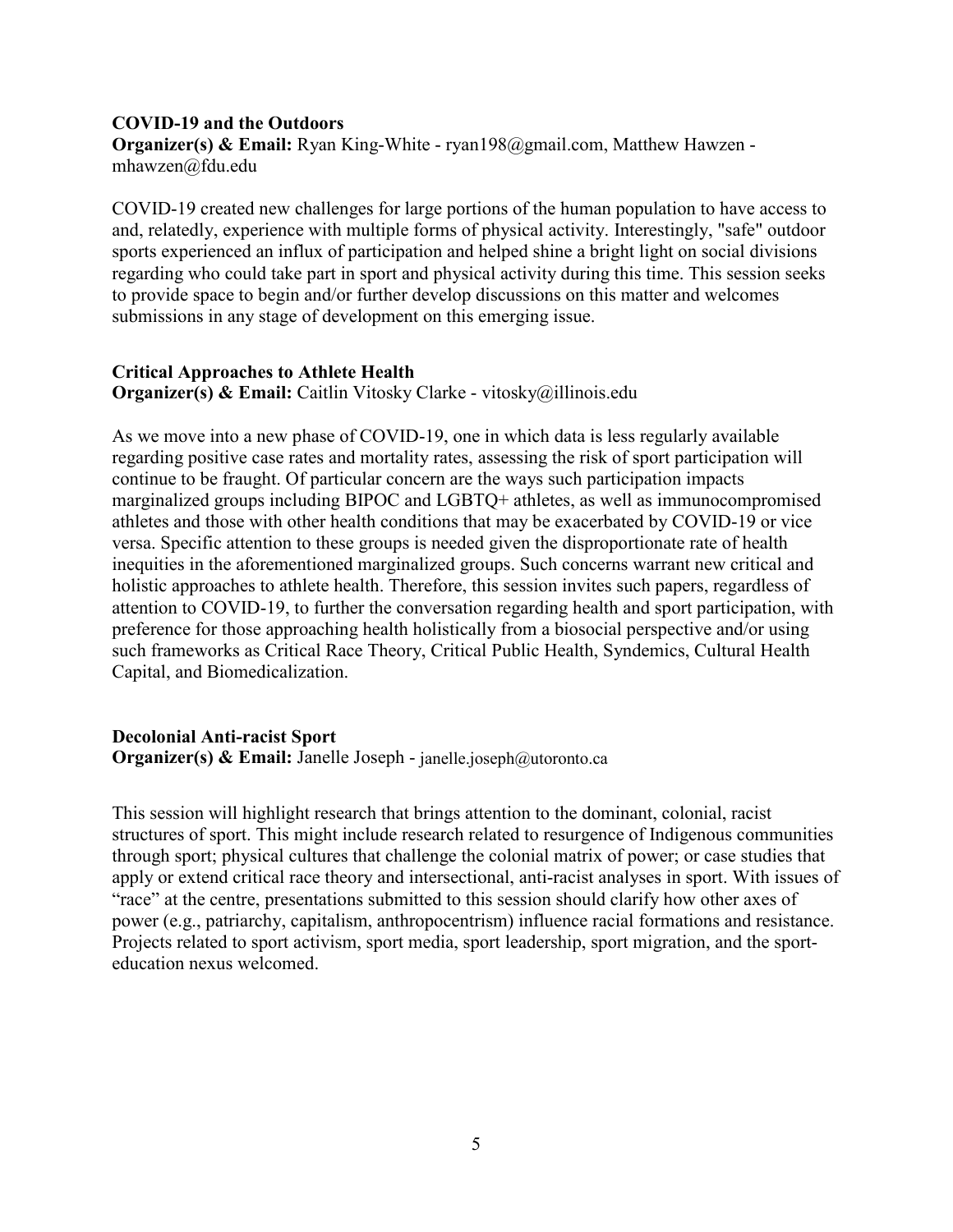## **DEI in the Sport Workplace**

**Organizer(s) & Email:** Adriana Sekulovic - asekulovic@callutheran.edu This session will explore different dimensions of sport workers' accounts and experiences of racism, discrimination and prejudice in coaching and playing (micro) contexts. The session will be guided by the following inquiry: How to foster structural rearrangements and changes at societal (macro) and institutional (meso) levels in order to facilitate more inclusive working environments and a more diverse and equitable sport workforce?

In particular, the session will revisit W.E.B. du Bois's concept of double consciousness by exploring Black and African American sport workers' experiences of racism in sporting space and field.

## **Exploring "choice" and power through an intersectional lens**

**Organizer(s) & Email:** Jamie Luchenski - jamie.luchenski@queensu.ca, Olivia Scully oliviagscully@gmail.com

Neoliberalism prioritizes productivity and efficiency, upholding the myth of meritocracy and the notion of "choice". In reality, individual choices are influenced by one's positionality and further dictated by policy, institutions, and social structures. Factors such as race, gender, sexuality, age, and ability shape the opportunities available to us and influence how we navigate making "choices" within the confines of our culture. Neoliberalism also upholds hegemonic structures that are rooted in and cater to societal norms of heteronormativity, whiteness, and maleness. Deviation from these attributes and "choices" which oppose and contrast these norms are deemed as "alternative" or "Other" (Said, 1978). In this session, we invite presentations that explore how lived experiences are informed by institutions and social structures. Presenters should display how their work challenges and resists social norms and depicts unique experiences from an intersectional lens with the goal of understanding how much "choice" we truly have.

## **Gender Equity and College Sport**

## **Organizer(s) & Email:** Brenda Riemer - briemer@emich.edu

The 50th Anniversary of Title IX has created a spotlight on gender issues in college sport. Name, Image, and Likeness (NIL) compensation has created inequity across genders and sports, transgender swimmers are facing rule changes to prevent their participation, sexual misconduct is still rampant across campuses, and schools continue to cut or attempt to cut sport programs and participation opportunities. This session seeks to explore and address these and other related issues in regards to gender equity, identity, and discrimination.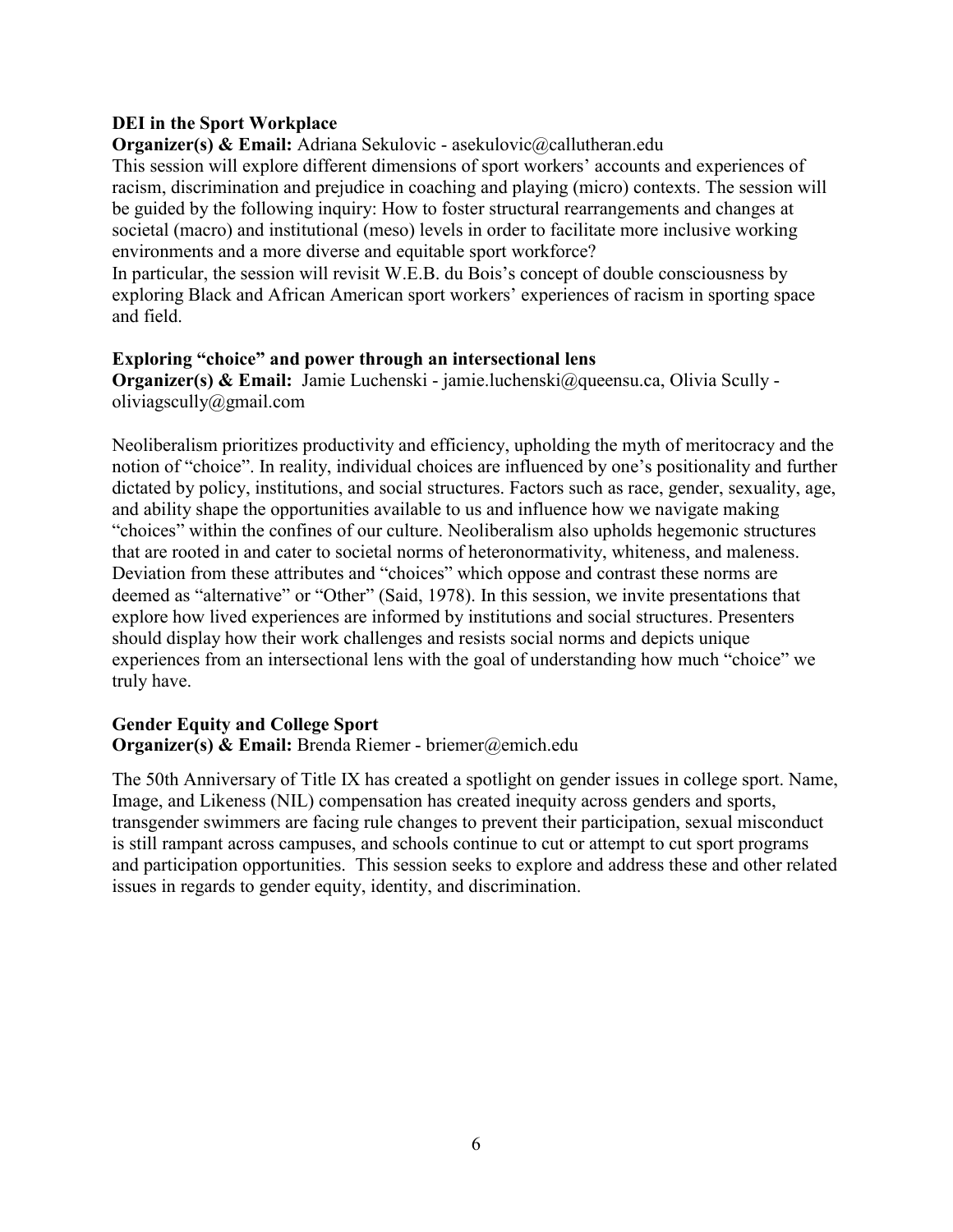#### **Hockey Scholarship: Raising the \*Skates\* on Representation**

**Organizer(s) & Email:** Cheryl MacDonald - cheryl.macdonald@smu.ca, Martine Dennie martine.dennie@umanitoba.ca

This open paper session invites submissions on research that illuminates a path to positive and ethical empowerment within the sports of ice hockey and parahockey. Sociological scholarship of this nature continues to raise significant questions about underrepresentation, misinformation, stigmatization, marginalization, and oppression in the context of the sport. These forms of ignorance, prejudice, and discrimination are enacted subtly and overtly, in structured and unstructured ways, including but not limited to: disparate media coverage, insular hiring practices, silent complicity, incongruent translation of policy into action, selective historical accounts, inadequate training, unsustainable access to resources, and unsatisfactory enrolment strategies. The outcome of these practices is frequently a real or perceived lack of representation among athletes, coaches, officials, team and league staff, fans, media personnel, and other community members. In some cases, this can be connected to participants' departure from the sport for reasons that range from feelings of exclusion to debilitating injury.

#### **Holistic Development for Black Youth in Sport Communities**

**Organizer(s) & Email:** Lawrence Julius Hanks II - ljhanks@iu.edu, Dominic Scott domscott@iu.edu

This session engages in research about holistic development approaches for Black youth and communities through sport and recreation. The establishment of new criteria for excellence beyond athletics achievement and meeting the minimal eligibility requirements is crucial for Black youth. In addition, the implementation of culturally responsive practices that promote holistic development by building critical consciousness, internalized empowerment, and engagement are essential elements in creating an empowering atmosphere of support for Black youth and communities in sport.

#### **Intersectional Analyses of Mediated Sport Organizer(s) & Email:** Guy Harrison - gharri37@utk.edu

Inspired by the conference theme, this session seeks papers that offer intersectional analyses of media representation in sport. These papers should go beyond simple social categories, such as "woman," "man," "Black," or "white" to examine mediated representations of athletes, coaches, fans and/or journalists. Although not an exhaustive list, such mediated representations can be located on television, radio, film, or social media and all theoretical and methodological approaches are welcome. Papers should analyze representations of actors across multiple markers of social identity, including (but not limited to) gender, race, LGBTQ+, (dis)ability, nationality, and religion.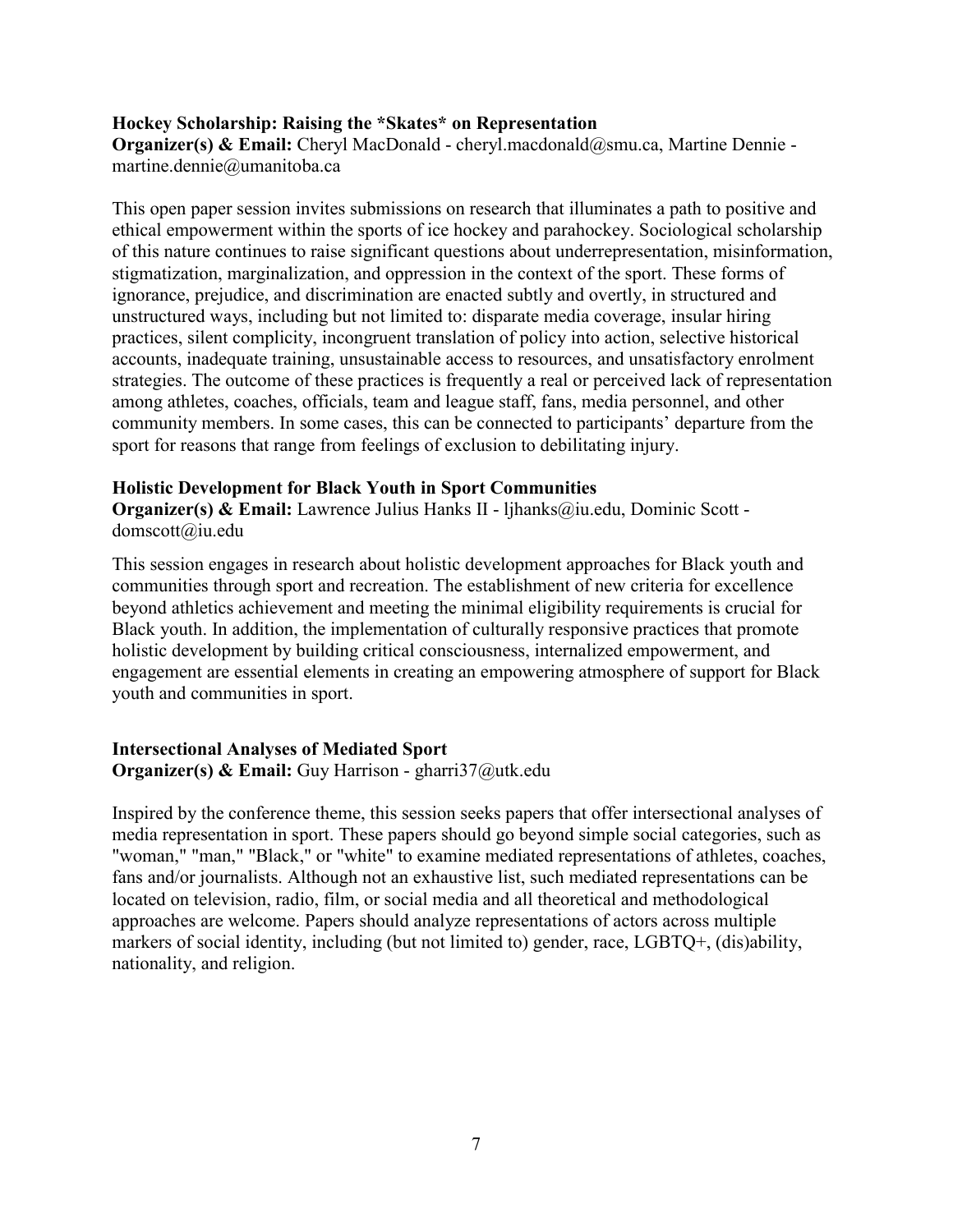#### **Long Odds: DEI Benchmarks in American Olympic and Paralympic Movement**

Organizer(s) & Email: Kat V Adams - kat.adams@usu.edu, Travis E. Dorsch travis.dorsch@usu.edu

The United States Olympic and Paralympic Committee (USOPC) collects data annually from the 61 National Governing Bodies (NGBs) under its purview. The purpose of this study was to determine the annualized likelihood of USOPC-established DEI benchmarks being met by NGBs. An examination of 402 DEI scorecards from 2013 through 2020 highlight progress for people of color, as benchmarks were 10-70% more likely met in 2014 through 2020 than they were in 2013. However, benchmarks for women were not more likely to be met across any of the eight years. Compared to NGB membership, 7 of the 9 specific roles examined had equal odds of meeting benchmarks. National and developmental national teams were 2 to 4 times more likely to meet established benchmarks. Results indicate improved representation of people of color and women amongst elite athletes, while also showcasing DEI opportunity gaps in grassroots participation, and leadership and staff employment.

#### **Movement as Being(s): Embodiment, the Body in Motion, and Social Movements Organizer(s) & Email:** Anna Baeth - anna.baeth@athleteally.org

In 2000, Pirkko Markula and Jim Denison, proposed that we "go beyond the assumption that movement can only be an object used for textual analysis"; If scholars "entirely ignore our physicality, there is the danger that we might begin to consider language as… the only true way to understand what it means to be human" (p. 427). Interrogating how we are moving being(s) in-the-world, this session aims to explore and understand our humanity through movement. A physically centered session, we particularly encourage papers that utilize movement while simultaneously troubling the systems that so often repress movement(s). Examples of such interrogations might focus on movement as medicine, on embodied experiences within physical spaces (and especially the Las Vegas region), on the body in motion, on the ways trauma show up and move through the body, on movement as representation and protest, and on large-scale social movements through physical action.

#### **Power, Institutional Change, and Sport Organizations**

**Organizer(s) & Email:** Max Klein - max.klein@uconn.edu

The scholarship has gradually understood organizations, including sport organizations, as agents operating with deliberate responses to change (Hallett, 2010; Heinze & Lu, 2017). This understanding contradicts longstanding beliefs that organizations are "passive recipients of institutional demands" (Heinze & Lu, 2017, p. 497). Sport organization strategies for institutional change relating to social justice include community partnerships (Heinze et al., 2014), monetary donations (Sheth & Babiak, 2010), organizational initiatives (Hayhurst & Szto, 2016), and shifting opportunities for equal representation (Pape, 2020). However, sport organizations cannot be disconnected from the structures of power, capitalism, sexism, and racism when they are supposedly resisting these very structures (Szto, 2015). This session seeks to address where sport organizations fail or succeed in their commitment to social justice as agents of their own responses instead of as products of institutional demands. All authors with related scholarship, including theoretical/conceptual work or proposed/ongoing/finished empirical research, are invited to submit.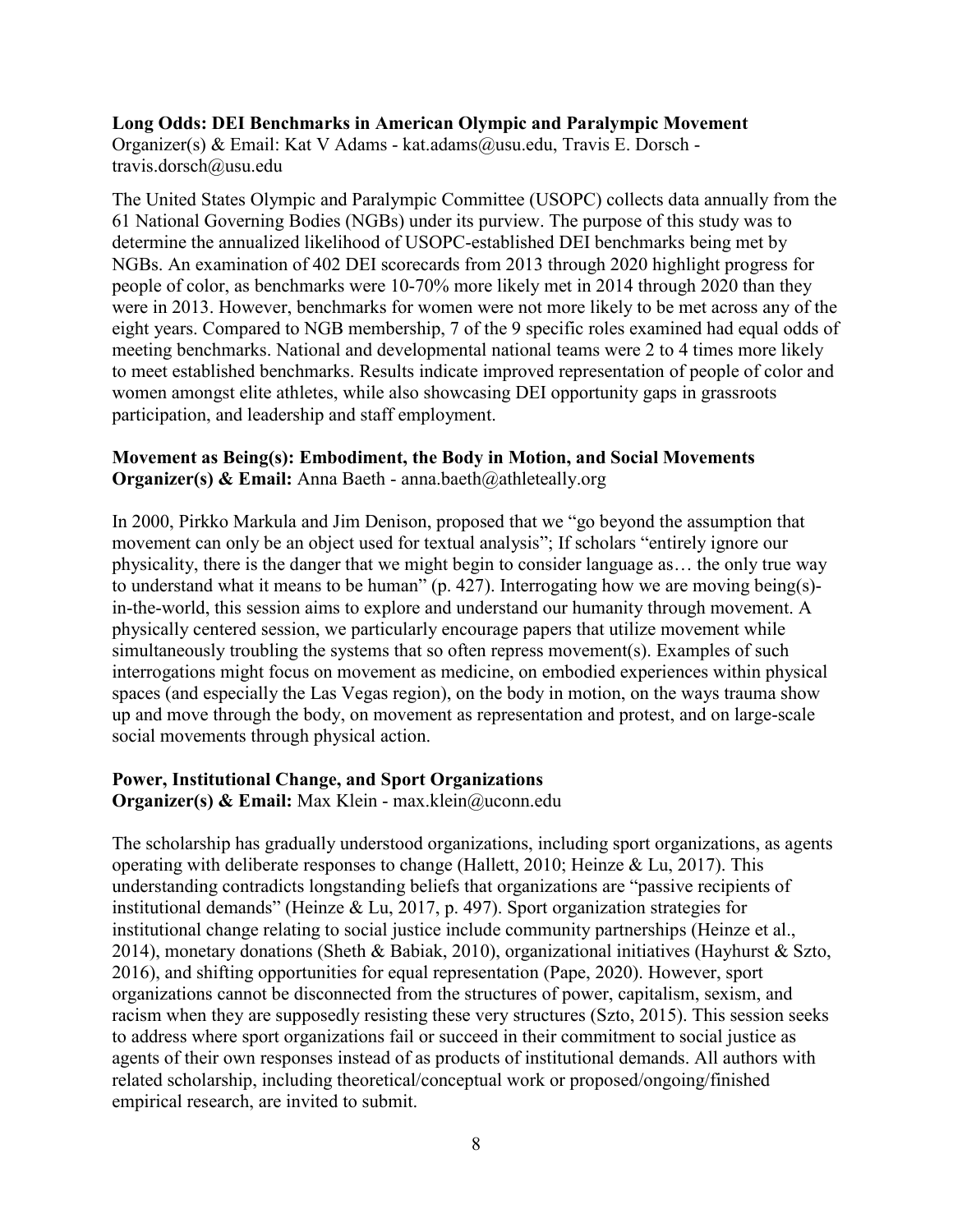#### **Queer, Trans, and Non-binary Topics in Sport**

**Organizer(s) & Email:** Ali Greey - ali.greey@mail.utoronto.ca, Anna Baeth anna.baeth@athleteally.org

We invite papers engaging with queer, trans, and non-binary topics in sport. Papers might examine the belonging of queer, trans, and non-binary people belong in sport; reimagine how sport might be organized beyond sex-at-birth assignment; examine the role allyship/solidarity has to play in queer, trans, and non-binary athlete belonging. We particularly welcome papers considering the "white supremacist heteropatriarchal assemblages of power and privilege" underpinning trans exclusion in sport (Travers, forthcoming). The root of the word conference is "to confer" (have discussions; exchange opinions). In the spirit of "conferring," we invite proposals in all phases of development, not only completed projects. In this session, we will leave significant time for (hopefully!) a rigorous Q & A.

#### **Race, Sport, and Political Economies**

**Organizer(s) & Email:** Joseph N. Cooper - josephn.cooper@umb.edu

The impact of settler colonialism, neoliberalism, and capitalism on modern global societies has resulted in racialized sporting spaces. The interplay between political economies, prevailing racial ideologies, and sport has simultaneously created a multi-billion industry that entertains spectators across the world while also serving as an extension of hegemonic systems. The purpose of this session to explore how race, racism, and anti-racism are present in political economies across international contexts. Topics such as athlete migration, (under) representation in ownership, community displacement, environmental degradation, corporate partnerships, Global South versus Global North sport structures, event legacies among related areas are explored.

#### **Representation, DEI and Belonging in 'Mid-Major' US Collegiate Sport**

**Organizer(s) & Email:** Theresa Walton-Fisette - twalton1@kent.edu

This session aims to highlight research focused on those collegiate athletic programs in the US at the 'mid-major' level of Division I athletics. While much of the media attention and social imagination focuses on Power 5 programs, the circumstances of Division I college sport outside of that realm operate in substantially different economic and cultural contexts. As noted by Garthwaite and Notowidigdo (2020), "These schools earn relatively low revenues overall, and a large amount of their financial support comes from the university." Given the institutional support, these universities should be well positioned to align their goals with the academic mission as well as move more readily to adopt gender equitable and anti-racist structures and practices. However, the financial constraints and pressure of trying to 'keep up' with Power 5 programs seem to take precedent in regard to priorities and spending making this an important arena to study.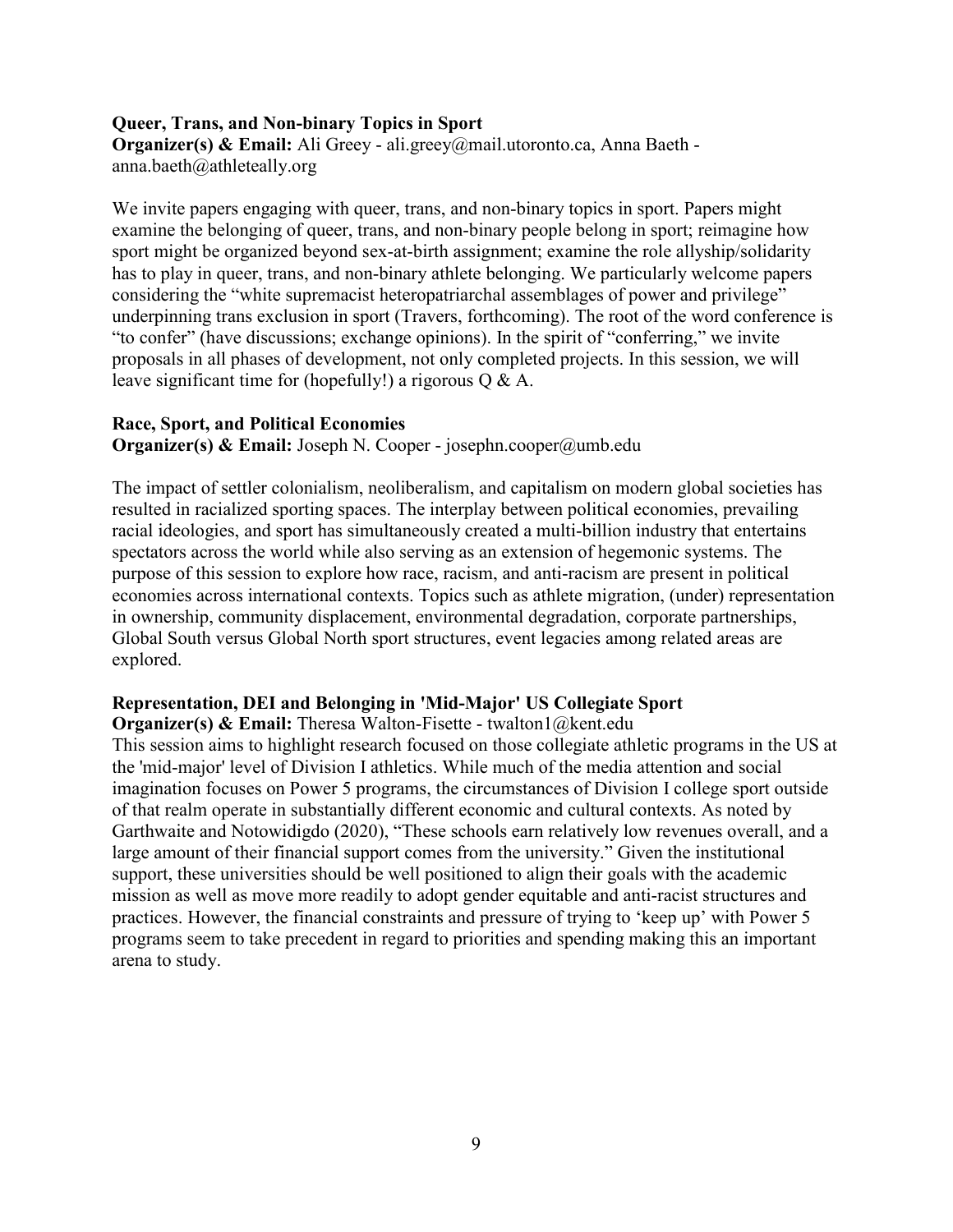#### **Sista to Sista: Amplifying the experiences of Black women in sport Organizer(s) & Email:** Akilah Carter-Francique - akilah.carter-francique@sjsu.edu

The purpose of this paper session is to amplify research on the sporting experiences of Black women. We welcome papers that explore issues of participation, coaching, administration, education, health and wellness, physical activity, Title IX, motherhood  $&$  family, work-life experiences, advocacy and activism, media and marketing (e.g., Name Image Likeness (NIL)), the global experience, intersectionality and more. Upon amplification and exploration, providing best practices and strategies for success are encouraged.

#### **Social, Economic, Mental Health, Ethical Issues Impacting College Athletics Organizer(s) & Email:** Robert Case - [RCase86@gmail.com](mailto:RCase86@gmail.com)

College athletics is a multi-billion dollar industry that plays a major role in American society. In the past, it has been plagued by a number of problems related to commercialization and the athletic arms race, player name, image, and likeness issues, academic integrity problems, exploitation of minority athletes, overemphasis on winning, Title IX and gender equity, player violence and drug scandals, recruiting violations, escalation of coaching salaries, illegal behavior by coaches, academic clustering, athlete graduation rates, treatment of transgender athletes, sexual assault by athletes, realignment of conferences, spiraling expenditures of college athletics, influence of television and the media on college athletics, unionization of athletes, and the mental health of college athletes. The list goes on and on... The purpose of this session is to explore issues that impact the future of college athletics from socio-cultural, economic, mental health, and/or ethical perspectives with the hope of shedding additional light on these issues and providing suggestions for their possible resolution in the future.

#### **Sociology of Sport Coaching**

**Organizer(s) & Email:** Joseph Mills - Joseph.Mills@du.edu, Clayton Kuklick clayton.kulick@du.edu. Brian Gearity brian.gearity@du.edu

In 2010, Robyn Jones noted the academic field of the sociology of sports coaching was seeking to solidify its place with policy makers and in coach education programs. As we approach twenty years of the sociology of sports coaching, it is possible to argue the field is still seeking this solid position. At the same time, sports coaching seems to experience ever-increasing problems for which the sociology of sports coaching is ideally placed to positively impact. For example, rising mental health rates, drop-out, injuries, bullying cultures, the growing popularity of e-sports over physical sports, as well as issues of identity, representation, DEI, relationships, and power. We draw on the conference organizers' calls for creative, innovative and challenging sessions to invite submissions that explore how the sociology of sports coaching can move from its academic ivory tower and solidify its place with policy makers and coach education programs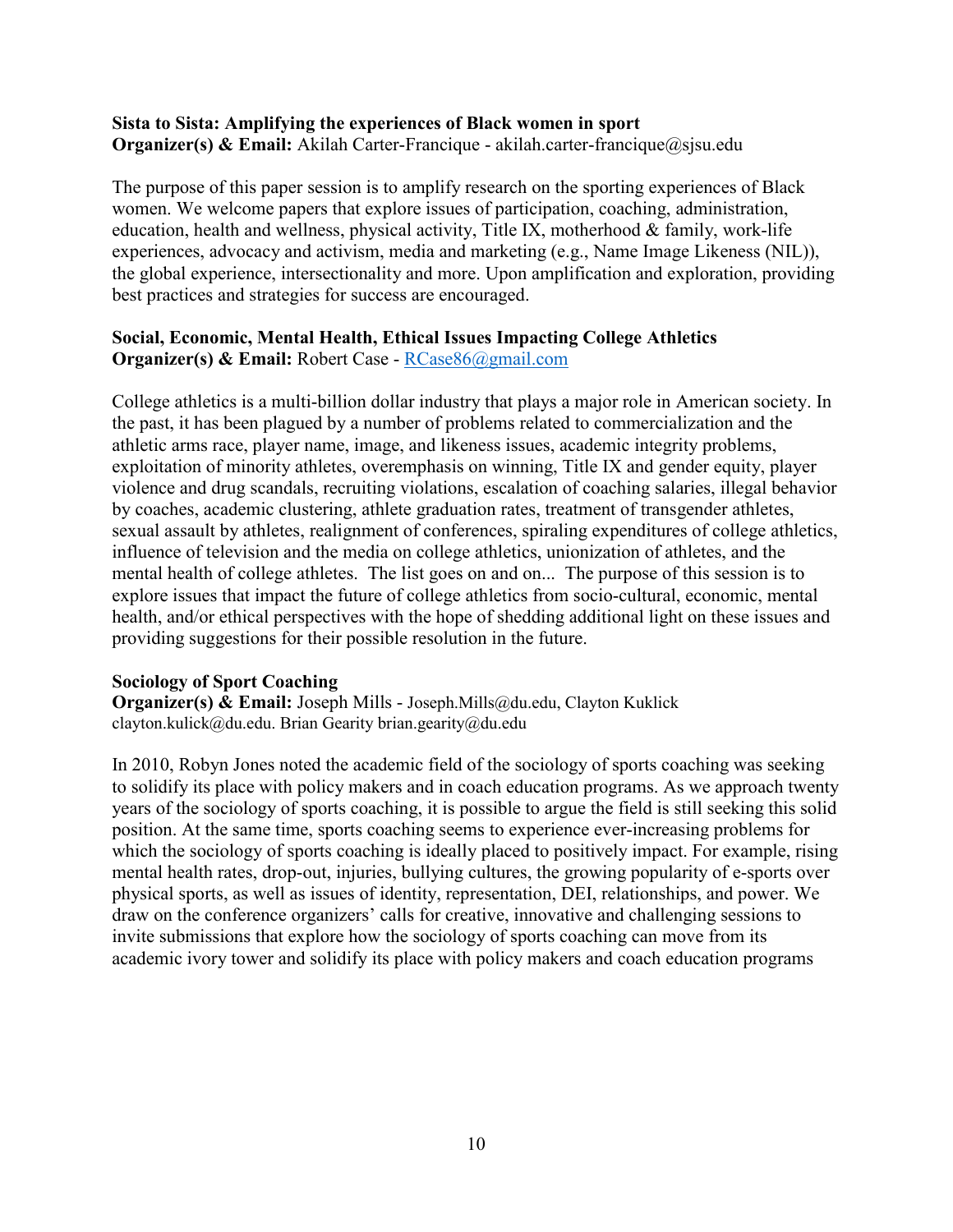#### **Sport and Corporate Social (Ir)responsibility**

**Organizer(s) & Email:** Sandeep Dutta - sandeep.dutta@uconn.edu, Max Klein max.klein@uconn.edu

Investing in sport has become a target for corporate social responsibility funding and other practices (Plewa & Quester, 2011; Walters, 2009). However, the value of these investments is less clear (Millington et al., 2019). Primarily, it is necessary to consider who is benefitting. Sport and non-sport corporations implement CSR to develop, maintain, or restore brand equity (Fombrun & Foss, 2004). For example, in the global South specifically, corporations often use CSR funds to invest in mega sporting events with the covert purpose of promoting their brand through sponsorship activities (Darnell et al., 2019). Ultimately, the question persists: Does the value lie in organizations using CSR to maintain their capital, or does it actually lead to benefit communities and their development? This session explores how CSR funding and other CSR practices impact the global landscape. All authors with related scholarship, including theoretical/conceptual work or proposed/ongoing/finished empirical research, are invited to submit.

#### **Sport and Media Representation**

**Organizer(s) & Email:** Patrick Crowe - pcrowe@vols.utk.edu

Media has been noted from communication and sport study scholars to shape and influence the perceptions of consumers (Cranmer, Bowman, & Goldman, 2017; Entman, 1993; Sadri, et al., 2021). When thinking about sport media representation, seeing organizations, people, and events portrayed through media can influence people's perceptions on said phenomenon and even shape the discourse on how that phenomenon is discussed and remembered. Members of this session will utilize media as a valuable tool for understanding and interrogating how different groups are represented through social media, print media, online media, film, and/or oral media.

#### **Sport for Development & Peace: Between Social Reproduction & Social Change**

**Organizer(s) & Email:** Md Saidur Rahman - saidur.rahman@mail.utoronto.ca, Mathew Blundell - mathew.blundell@utoronto.ca

Sport is a popular tool for addressing the social, cultural, and economics challenges faced by today's vulnerable and marginalized populations. The Sport for Development and Peace (SDP) sector mobilizes sport-based, skill-focused programming to improve the social circumstances of disadvantaged people. However, SDP's impact in facilitating marginalized groups to achieve social mobility has been very limited. Indeed, the SDP field has been criticized for its inability to create systemic change for its highly individualistic approach to development programming. SDP will need to be better prepared to impact a world that faces emergent challenges associated with the global pandemic and political conflict, which will substantially increase the number of vulnerable people. SDP programs must therefore equip themselves with theories of change and sustainable frameworks to challenge structural inequality. The proposed session will accept papers from scholars working on SDP topics to develop and discuss theories, frameworks, and programs for sustainable change within the SDP field.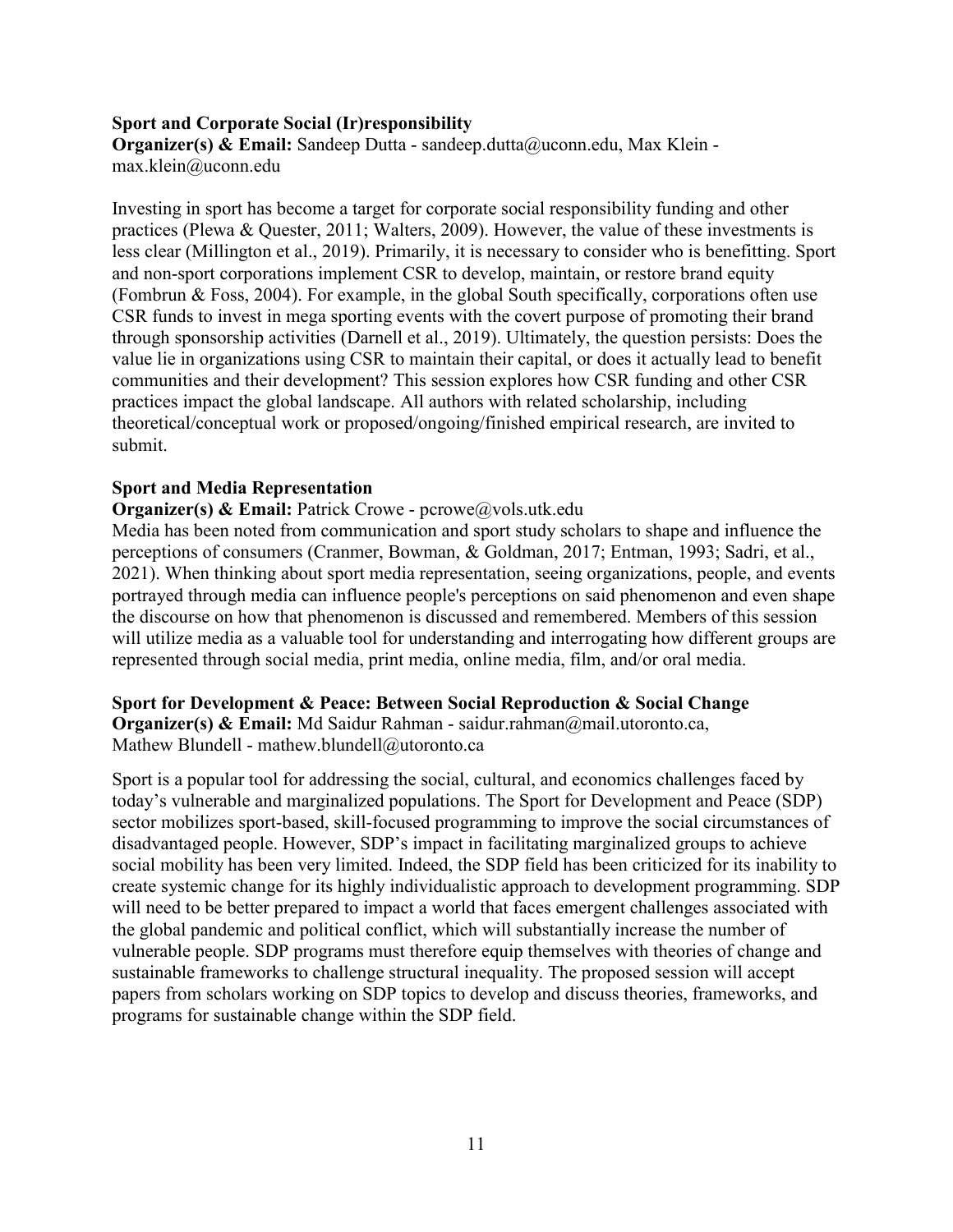#### **Sport for Life? Examining sport beyond our "youthful" years**

**Organizer(s) & Email:** Courtney Szto - c.szto@queensu.ca, Kristi Allain - kallain@stu.ca

Most of our lives are spent as adults, yet our sporting opportunities seem to decrease with age. The over 18 age market presents both a conundrum and opportunity for sports organizations. Recreational athletes make up the vast majority of sports participation but hold little cultural cache for coaches and associations. Still, as nations around the world grow demographically older, numerous sources report that aging populations will create a "crisis," becoming a burden on the state by increasing health care costs. Thus, where are the opportunities for adults to get active and develop their sporting potential? In this session, presenters address the embodied experiences and representations of adult sport participants through examinations of programming, policies, and/or media.

#### **Sport Spaces of Inclusion and Exclusion**

**Organizer(s) & Email:** Michael Friedman - mtfried@umd.edu

Questions about who can be present and visible within space are highly political and closely related to social power. Many social movements including those fighting for civil rights, LGBTQ+ rights, indigenous rights and workers' rights, have occupied lunch counters, the streets and other public spaces in efforts to challenge an inequitable status quo. Henri Lefebvre (1991) suggests that all social movements and ideas are subjected to a "trial by space," in which they either achieve a physical presence within the environment or lose their effective power. This session invites papers that examine how sport spaces are implicated within struggles for diversity, equity and inclusion, and, more broadly, how sport spaces have been used to reinforce and/or challenge forms of social power.

#### **Sporting Nationalisms, Diasporas, and Immigrant Experiences**

**Organizer(s) & Email:** Md Saidur Rahman - saidur.rahman@mail.utoronto.ca,

In the era of globalization, an unprecedented number of global migrants are moving from the Global South to the Global North. The host governments are implementing policies like assimilation and multiculturalism to integrate the diasporic and immigrant communities into the host societies and often utilize sports as a useful strategy to achieve the goal. The policy implications vary; some immigrant communities try to connect with the host country's popular or national sports, while other diasporic communities resist the assimilating inclination by creating their own sporting space and engaging with their origin country's popular and national sports. The proposed session will accept papers from the scholars, especially situated in the Global North, who work with different diasporic and immigrant communities to explore their identity construction and encounters with assimilation and multiculturalism through everyday sporting experiences.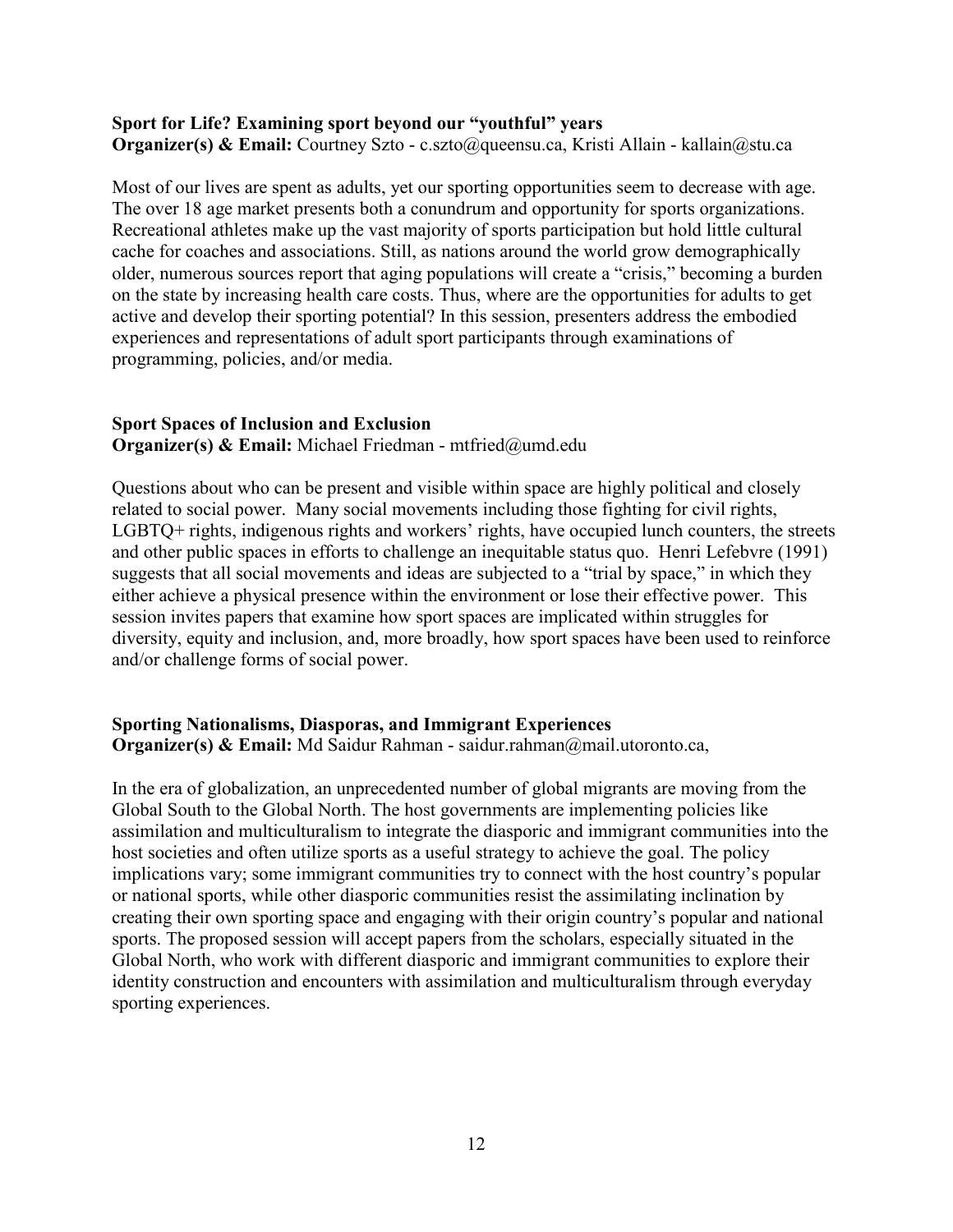## **Sports and Social Media Organizer(s) & Email:** Faye Linda Wachs - flwachs@cpp.edu

Social media is a critical means of communication and self-expression, within a corporatized advertising driven media market. In short, it's complicated. This session explores that complication.

## **Sports and the Far-Right Organizer(s) & Email:** Matthew R. Hodler - matthew hodler@uri.edu

Far-right ideas have been growing in influence–both politically and culturally. The spring 2022 attack on Disney follows similar attacks in the sports world on Colin Kaepernick, LGBTQ athletes, the USWNT, and several WNBA players for their progressive activism. While several scholars have rightly discussed the courageous actions of athlete activists, few have focused on how the (far-)right wing media has played in constructing, facilitating, and profiting the cultural conditions for the attacks. This panel seeks to answer the call made by Falcous, Newman, & Hawzen (2019) for more sport studies scholars "to explore how this creeping [far-right] discourse becomes entangled in and through the likes of sports media" and invites scholars examining how the (far-)right wing sport media operates and proliferates in all kinds of media; television, film, advertising, social media, comment forums, newspapers, video games, websites, memes, music, etc.

## **Teaching Outside the Box**

**Organizer(s) & Email:** Emily Dane-Staples - edane-staples@sjfc.edu

A wave of recent movements working towards positive change seems to have limited reach into the practice of teaching and learning. Extensive research has explored the value of moving towards a student-centered approach in classrooms yet many instructors are not aware of, do not have time to implement, or are simply choosing to remain with teaching practices that have existed for decades. This session invites strategies that can be implemented in the classroom that seek to disrupt traditional teaching practices. Contributors are invited to share alternative syllabus design, assessment practices, activity types, content delivery strategies, and other components of teaching and learning that adopt a more-student centered, active learning engagement approach.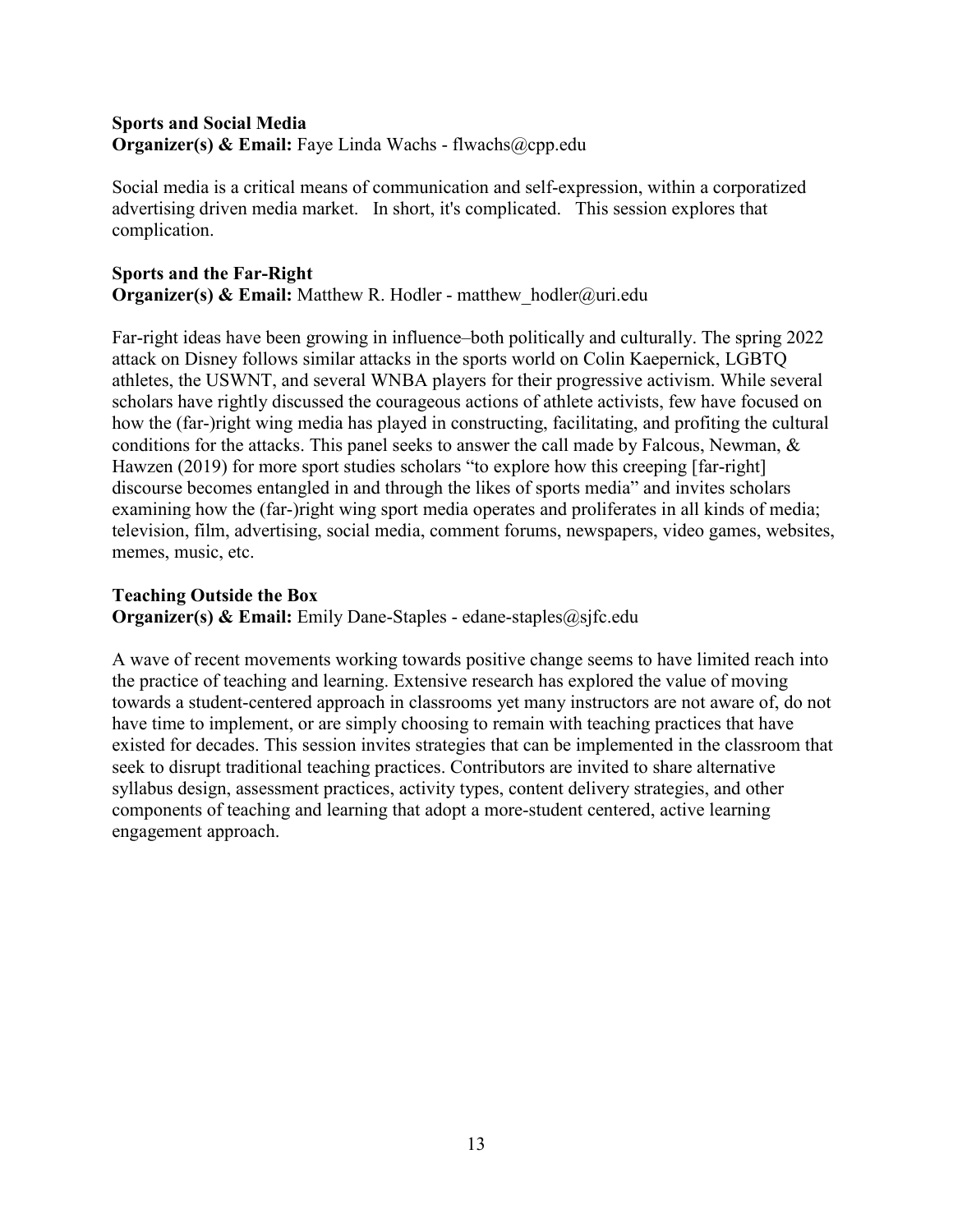#### **Teaching Sport Studies**

**Organizer(s) & Email:** Jennifer Sterling - jennifer-sterling@uiowa.edu Teaching is an important – though often under-valued and under-researched – role of Sport Studies faculty in higher education (and beyond). This session offers the opportunity for Sport Studies scholars, educators, and practitioners to explore, reflect upon, and share their teaching practices, pedagogies, and philosophies. Possible topics include, but are not limited to: the scholarship of teaching and learning (SoTL); pedagogical approaches; teaching tools and technologies; student assessment strategies; teaching assessment strategies; case studies of specific assignments or approaches to particular content; course design; curriculum development; approaches to teaching various student populations; graduate student teaching development and mentorship; teaching within the context of various institutions and departments; the role of teaching for tenure and non-tenure track faculty, for administrators and public scholars, etc.; navigating controversial topics, classroom conflicts, and institutional policies; and teaching inclusively and about inclusivity. Creative approaches, interactive presentations, and shared resources are welcome (but not required).

#### **The Habitus of Women's Elite Sport**

**Organizer(s) & Email:** Alex C. Gang - cgang@citadel.edu, Jin Park - jpark50@ilstu.edu Ju Young Lee - jlee21@citadel.edu

While recent developments in sport indicate progress in the representation of women, the ground of elite sport remains largely closed off to advancements in gender parity. To analyze this, studies have juxtaposed the structures of men's and women's competitions and have identified the barriers and limited benefits that women continue to face. Nevertheless, the necessity remains to further scrutinize the culture of women's elite sport, for systemic inequalities become most perceptible at the pinnacle of sport structure. Furthermore, the outcomes of participation may materialize beyond one's athletic engagement, which requires a thorough understanding of socialized norms that shape contemporary elite sport. Bourdieu's conceptualization of habitus acts as a useful guide to unearth the norms underlying the structure of women's elite sport. This session focuses on identifying the forces that forment and reproduce the cultural norms of women's elite sport to better explain the fundamental roots of inequalities that women encounter.

#### **The HBCU Experience**

**Organizer(s) & Email:** Akilah Carter-Francique - akilah.carter-francique@sjsu.edu, Charles Crowley - ccrowley@livingstone.edu, Jasmine Hamilton - jmhamilton@pvamu.edu, F. Michelle Richardson - frichardson@coppin.edu, Aaron Livingston - phoeb92@yahoo.com, Geremy Cheeks - geremy.cheeks@aamu.edu

The purpose of this session is to welcome conceptual, and data driven papers that share insights on the lived experiences of athletes, coaches, and athletic departments at Historically Black Colleges and Universities. We also welcome papers that explore the understandings of prospective college athletes school choice, academic persistence, mental health and wellness, the fan experience, the marching band, alumni interactions, and institutional traditions to include athlete activism.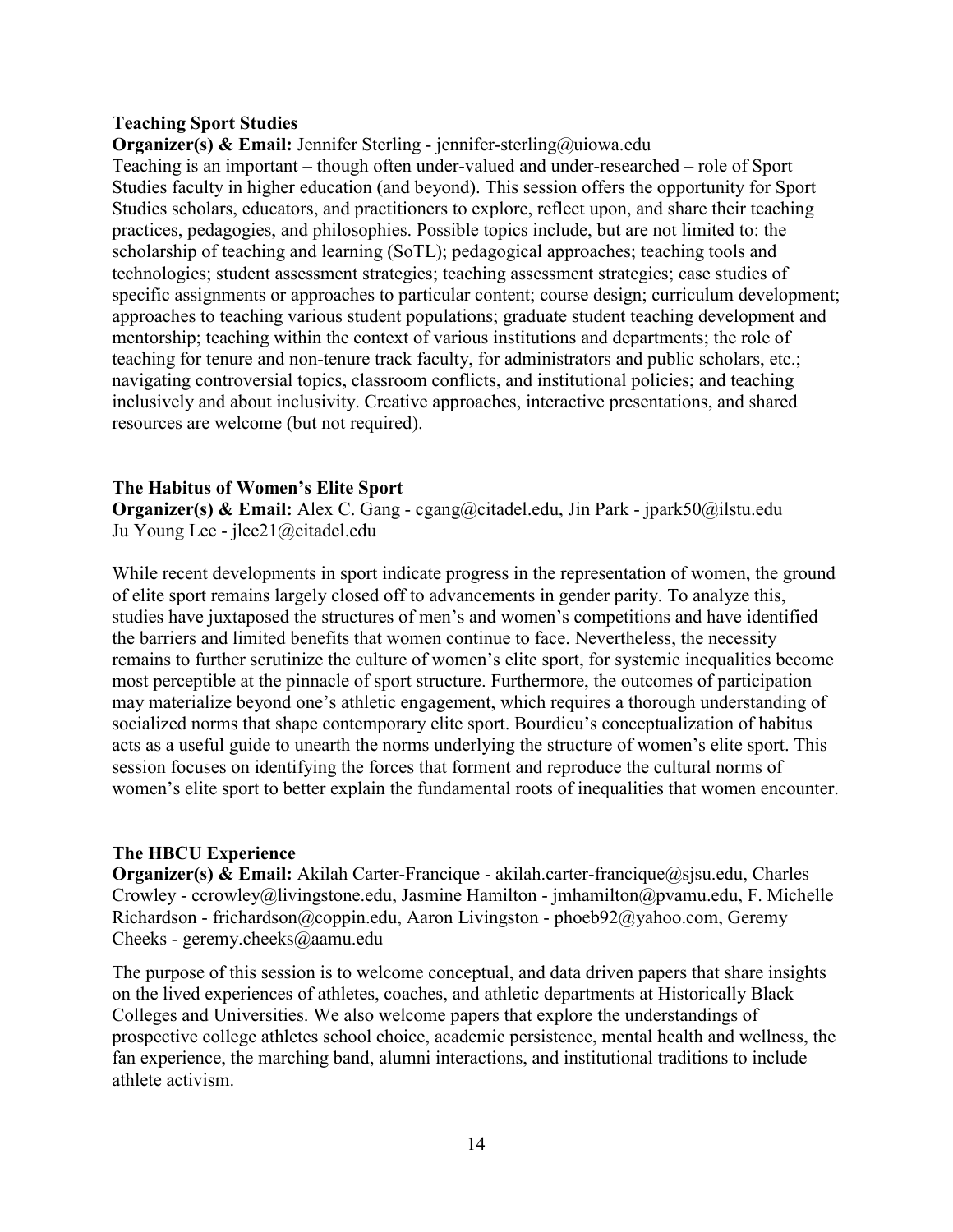#### **The malleability of 'sex' in sport, sports organizations, and policy.**

**Organizer(s) & Email:** Anna Posbergh - posbergh@terpmail.umd.edu, Sheree Bekker sb2678@bath.ac.uk

A growing body of research has investigated the creation, implementation, and consequences of sporting policies that have historically deployed "sex" as a conveniently malleable concept. This includes, but is not limited to, regulations relating to female eligibility, transgender eligibility, and athlete/women's health. Concurrently, there remains a materiality to sex differences, which creates challenges around establishing policies that promote gender equity, inclusion, and nondiscrimination. This is further exacerbated by sport's masculine, white, and Eurocentric identities, which converge to reinforce normative gender logics and stereotypes. As such, this session will focus on interpretations of "sex," particularly as it manifests in sport policies and methods of governing. We invite papers that seek to problematize, challenge, or question the question of "sex," especially its entanglement with race, gender, and class, with the hopes of engaging in the deep, critical engagement that Raewyn Connell (2021) reminds us is "slow, intensive work, difficult to do well".

#### **Thinking Outside the (Typical) Sporting Arena**

**Organizer(s) & Email:** Niya St. Amant - niya.stamant@queensu.ca

This session invites papers that apply sporting ideologies, concepts and theories outside the typical realm of sport. This session is specifically interested in the sportification of non-sporting or atypical sporting arenas. How do people and cultures outside the typical realm of sport come to adopt sporting notions? This session is meant to bring exciting new discussions to sports scholarship, which has the potential to broaden the horizons of what sports scholars can think to study. The scholarship on this panel will likely be diverse but will have a mutual aim to set sports scholarship on exciting new paths that consider sport outside its typical arena. For instance, how do sporting notions of discipline influence the spiritual aspects of yoga competitions? How do risk and injury cultures play out in quidditch matches? How does intensifying everyday activities, such as cooking shows (i.e., Hell's Kitchen), bring sport into the mundane?

#### **Thinking with Bruno Latour: Socio-Material Accounts of Physical Activity Organizer(s) & Email:** Pirkko Markula - pirkko.markula@ualberta.ca, Jim Denison jim.denison@ualberta.ca

According to Bruno Latour (2007), understanding any kind of action involves tracing associations between human and nonhuman actants. How these associations become assembled is a complex process that involves multiple circulating entities. Among these entities are any number of intermediaries and mediators 'made to act' by their many ties and attachments. In this session, we are interested in papers that offer a Latourian reading of any physical activity action or phenomena. More specifically, we are looking for either empirically or conceptually based papers that provide a socio-material take on a contemporary sport, exercise, or dance practice to foster more democratic relations within physical activity settings.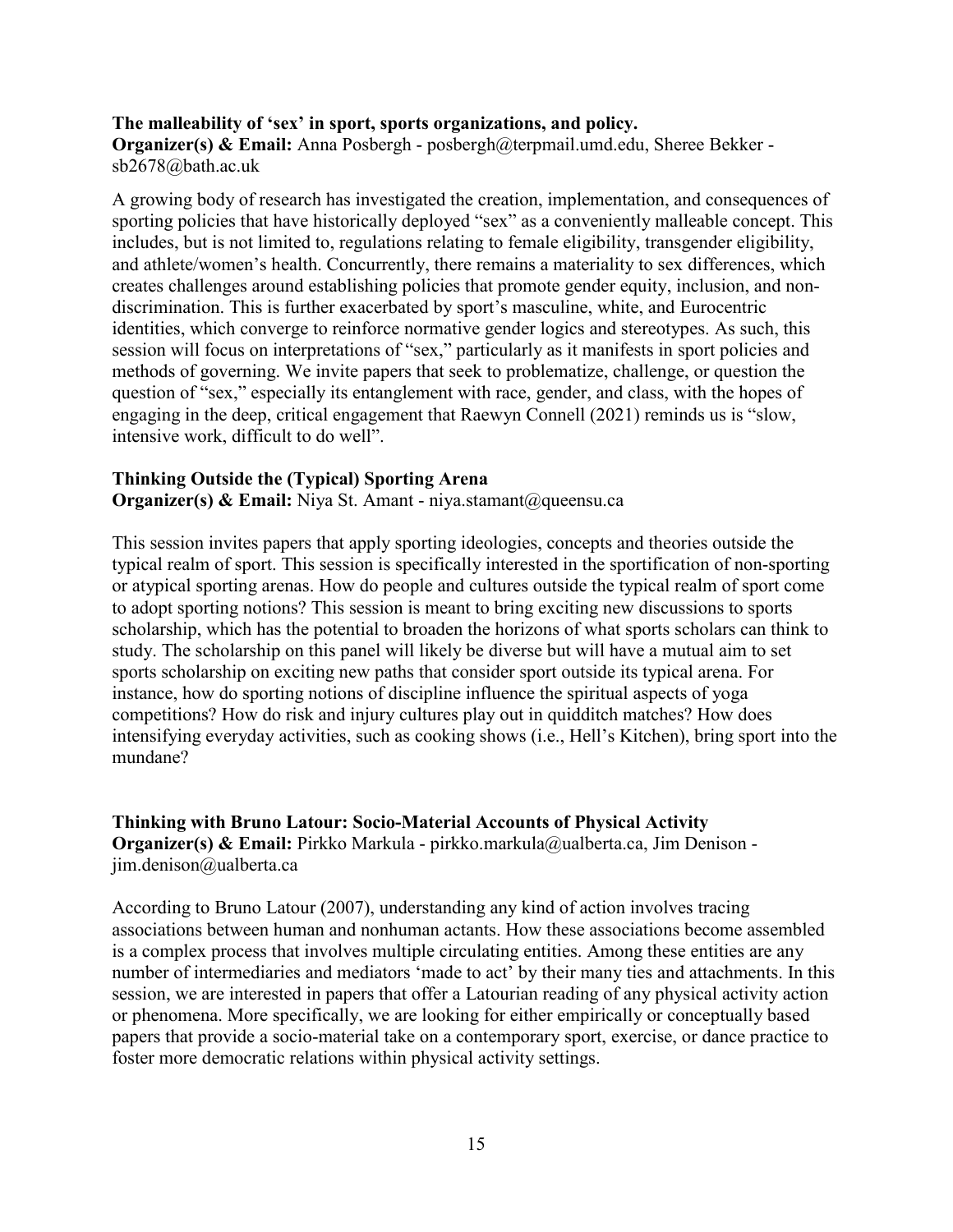#### **Underrepresented, undertheorized & undermethodologized: Disability & Sport Organizer(s) & Email:** James Brighton - james.brighton@canterbury.ac.uk,

In spite of sociological research into disability sport gaining momentum in the last decade, the lives of disabled athletes remain under-represented. Furthermore, with the exception of a few notable scholars, there remains a lack of conceptual grounding and theoretical and methodological imagination through which these explorations are made. Resultantly, the sociological analyses of disability has, in general, been overly descriptive, under theorized, and failed to adequately acknowledge intersections of disability alongside other under-represented dimensions of embodied identity (e.g. race, ethnicity, gender, sexuality, age and class). Accordingly, this session calls for contributions to add to the analysis of disability sport including the following: empirical research into the lives of disabled athletes; intersections of disability alongside other underrepresented identities in sport; disability sport and advocacy; media (under)representation in disability sport, and approaches taken to theorizing and researching disability sport differently.

#### **What is to be done: Will representation salvage imperialist-capitalism? Organizer(s) & Email:** Chen Chen - cchen@uconn.edu

The Nevada Test Site (NTS), 65 miles north of Las Vegas, the hosting city of the 2022 NASSS conference (traditional homelands of the Western Shoshone), was one of the most significant nuclear weapons test sites in the United States. Hosting our conference at this location at a time when the capitalist world-system is experiencing intensified crises raises urgent questions on theories of change, strategies, ethics, and methods of organizing the multi-racial, multi-gender, global working class towards an alternative, non-capitalist future and what roles critical sport scholarship can play therein (Chen, 2022). This session welcomes theoretical and/or empirical papers that 1) address the tensions underlying representational politics (many are with a progressive outlook and can bring tangible benefits) in the Global North that stops short of challenging the imperialist-capitalist forces with increasingly "diverse" ambassadors and spokespersons, and/or 2) identify opportunities within various fields of sport-related work to rectify this limitation and strengthen a multi-racial, multi-gender, internationalist, anti-imperialist coalition necessary for a viable future of the planet.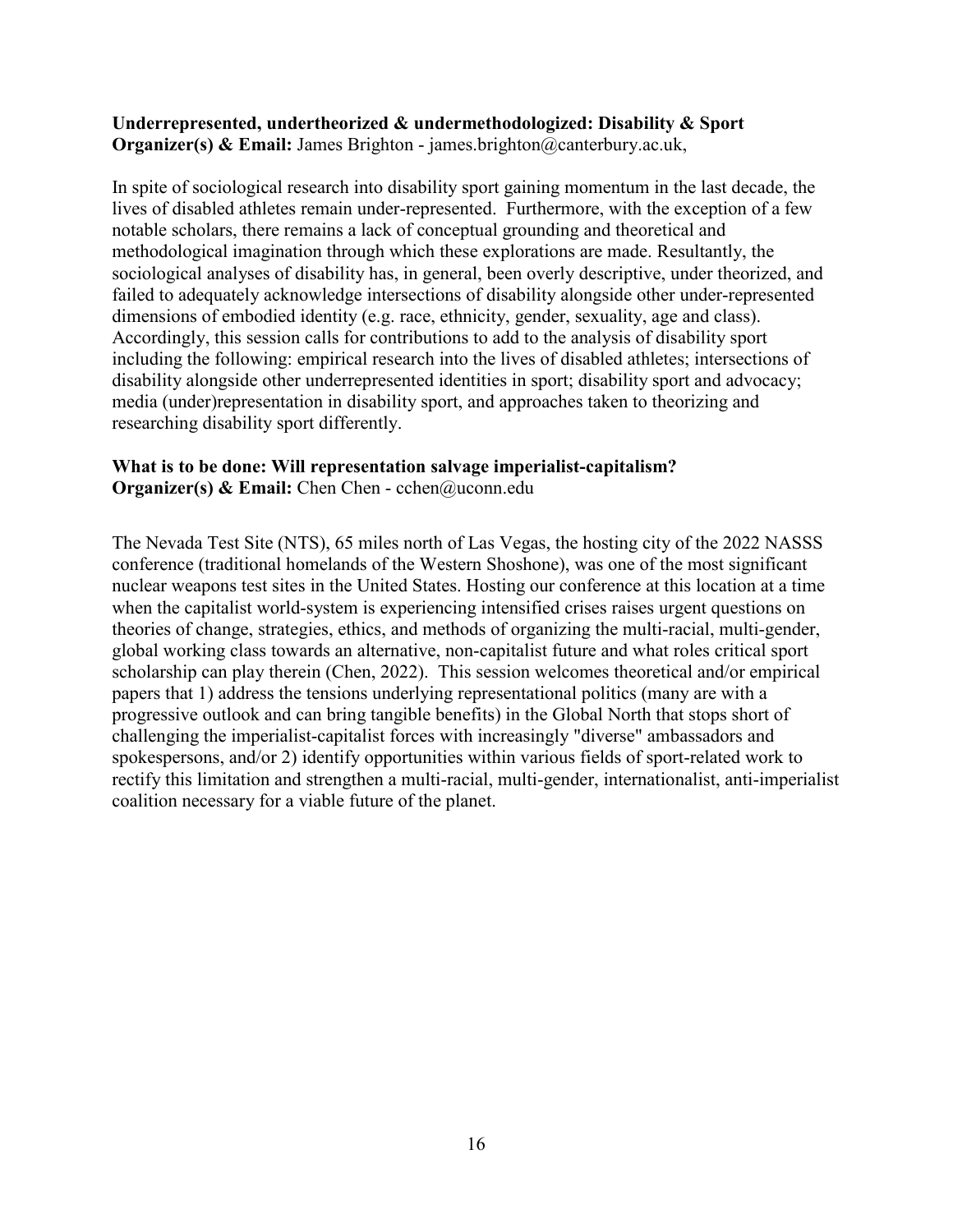#### **When Words Fail, Our Bodies Speak: Aesthetics as Radical Knowledge Organizer(s) & Email:** Shalom Brown - shalom.brown@mail.utoronto.ca

Aesthetics, such as movement, touch, scent, and sound, are and have always been valid forms of knowledge that go beyond the places language fails to take us. However, these are viewed as subpar compared to written language within Sport Sociology. These aesthetic properties have been taken up by marginalized beings for generations and continue to be crucial in producing and representing knowledge about health, physical activity, and the body. This session invites scholars and attendees to collaborate in the research and knowledge translation processes using aesthetic and arts-based mediums. Grounded in creativity and imagination, this session creates immersive spaces where attendees can engage with learning outside of the traditional written conference presentation structures. Deeply rooted in the ongoing traditions of Indigenous, Black, and Queer onto-epistemologies, this session moves to disrupt the current academic space by regenerating marginalized ways of knowing and being and actively resisting anti-human oppressions.

#### **Who Are the Benefactors of Name, Image, and Likeness Legislation Organizer(s) & Email:** Billy Hawkins - hjbilly@uh.edu

The passing of name, image, and likeness (NIL) legislation began in 2019. Over forty-one states have either passed or proposed versions of NIL legislation to date. Twenty of these states' NIL legislation became effective in 2021, while other states' NIL legislation will be effective in 2022 or 2023 (Dosh, 2021; Wells, 2020; Murphy, 2020). Therefore, some of these laws were at different stages, i.e., some of them had been passed and enacted, some had been passed and scheduled to go into effect at a later date, and those at the federal level had been proposed but not yet read or voted on, and thus, a projected date of enactment has not been set. California was the first state to pass a form of NIL legislation into effect, although it did become effective until January 1, 2022. Also, to date, eight versions of federal NIL legislation have been introduced (Dosh, 2021). With NIL legislation, there has been progress toward economic emancipation where college athletes have finally been given the right to profit from the use of their NIL. This move accelerated after several states passed some form of NIL legislation, which forced the National Collegiate Athletic Association (NCAA) to relinquish its economic stronghold over athletes, especially those in revenue-generating sports, but also athletes in non-revenue generating sports. Therefore, companies and corporations can now have individual athletes endorse their products, or athletes can create and register their trademarks to monetize their name, image, and likeness. There have been growing pains to this new economic arrangement as the NCAA, athletic departments, and athletes acculturate with this new legislation. Some athletes will be able to convert their athletic capital into lucrative opportunities, while others may not have the same advantages. Regardless, returning athletes' rights to their NIL to the athlete is progress toward athletic emancipation. It moves labor practices out of the 17th, and place them into a century where labor practices are not ideal but more palatable. Therefore, this session aims to explore the progress this legislation has made in improving the economic rights of athletes. More specifically, who are the athletes benefiting from this legislation, and where are they located in terms of their interscholastic and intercollegiate sporting experiences?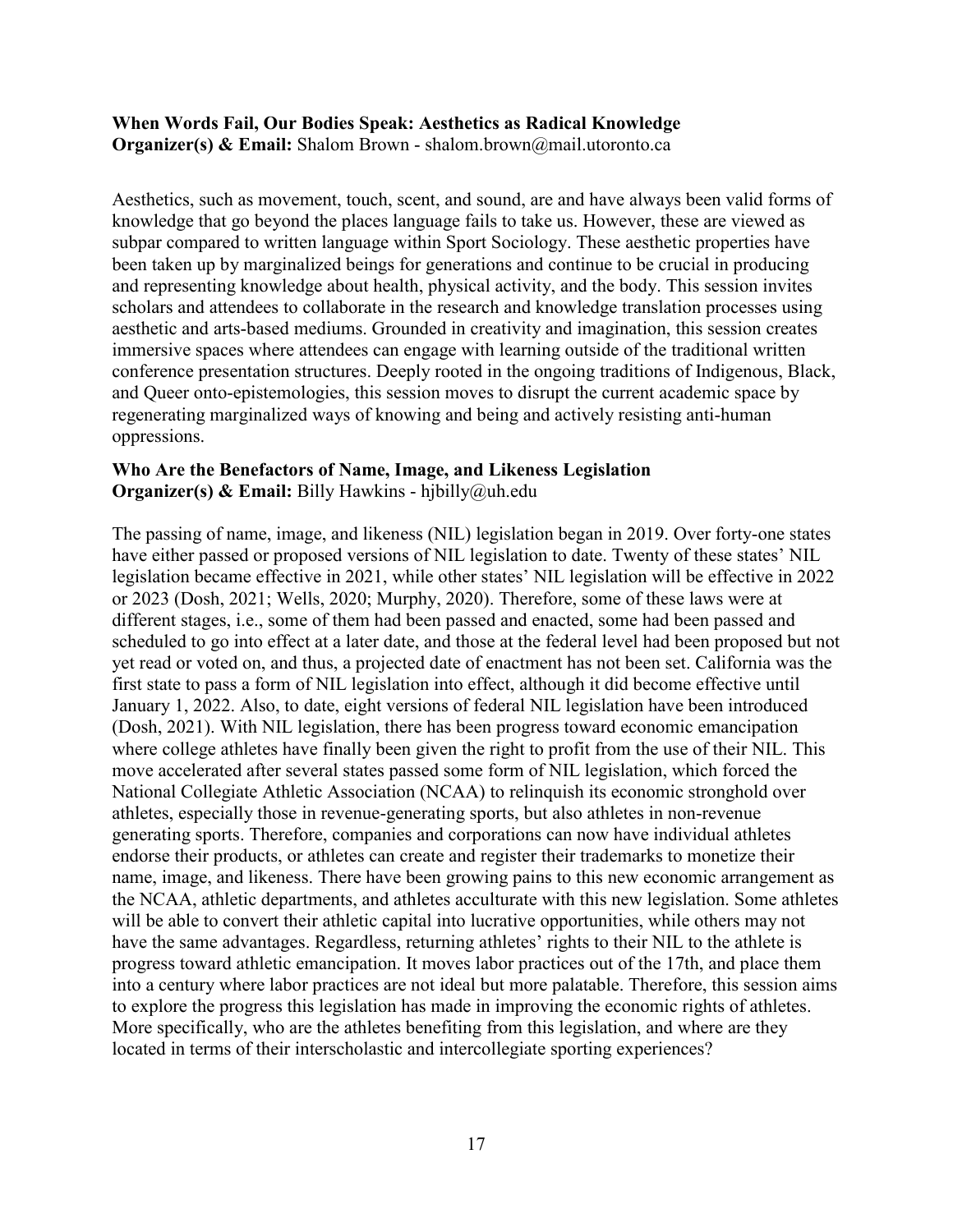## **Open Session Organizer(s) & Email:** F. Michelle Richardson-[NASSSVegas2022@gmail.com](mailto:NASSSVegas2022@gmail.com)

This session is for any presenters who want to submit an abstract that does not align the sessions proposed by NASSS members.

## **Roundtable Sessions:**

## **Brotha Docs: Navigating Sport, Education, and Society**

**Corresponding Organizer & Email:** Algerian Hart - ahart@missouristate.edu This session will serve as an interactive and informative workshop filled with open discussions of scholarly projects and experiential best practice strategies to support Black men's journeys inside and outside of higher education.

## **Black (Student) Athlete Cybercultures**

**Corresponding Organizer & Email** Jasmine Banks - jasbanks@umich.edu During the Summer of 2020, Black athletes took to social media to share their experiences of being Black in sports. These stories included voices from across regions, divisions, and sports unifying under the hashtag #Blackathletesmatter. This roundtable intersects Blackness, sport, and social media to invite scholarship and working ideas that shift the discourse surrounding Black athletes' digital use and presence from legal and market logics to theoretical and practical insights that center their agency, multidimensional identities, culture, and creativity within the evolving geopolitical and sociohistorical landscape of social media and society. This session draws inspiration from Steele's work on Black feminist technoculture (2021; 2019), Edward's (2016) waves of athlete activism, and Andre Brock's (2020) Black cyberculture to facilitate discussion on the ways all Black athletes create and sustain community, share and exchange cultural wealth and resources (Yosso, 2005), knowledge, and (techno)culture within interscholastic, intercollegiate, and professional sport contexts.

## **The CEOs of the NIL: Ecological Possibilities of (Mis)(Under)Representation**

**Corresponding Organizer & Email:** Tarale Murray - murrytg@umich.edu, Despite the preponderance of Name, Image, and Likeness (NIL) manuscripts in academic journals, opportunities to engage in robust and critical interdisciplinary analyses and discussions about NIL abound. This panel session seeks to draw scholars and working ideas on the ecological possibilities of the (mis)(under)representation of Black college athletes with regard to NIL. This session uses Cooper's (2019) Black male athlete holistic (under)development models and restorative justice approaches. This will encourage multi-level considerations and perspectives to develop a comprehensive model of the emerging NIL ecosystem and its birth within the collegiate model. Specifically, this roundtable seeks to center the costs, experiences, and outcomes of Black athletes, universities, businesses, communities, and culture using theoretical models and frameworks to strive for an equitable and representative discussion of the NIL phenomenon. Panelists will focus on the realities of high school and college athletes, historically Black colleges and universities (HBCU), predominantly White institutions (PWI), minority-serving institutions (MSI), and Hispanic serving institutions (HSI).